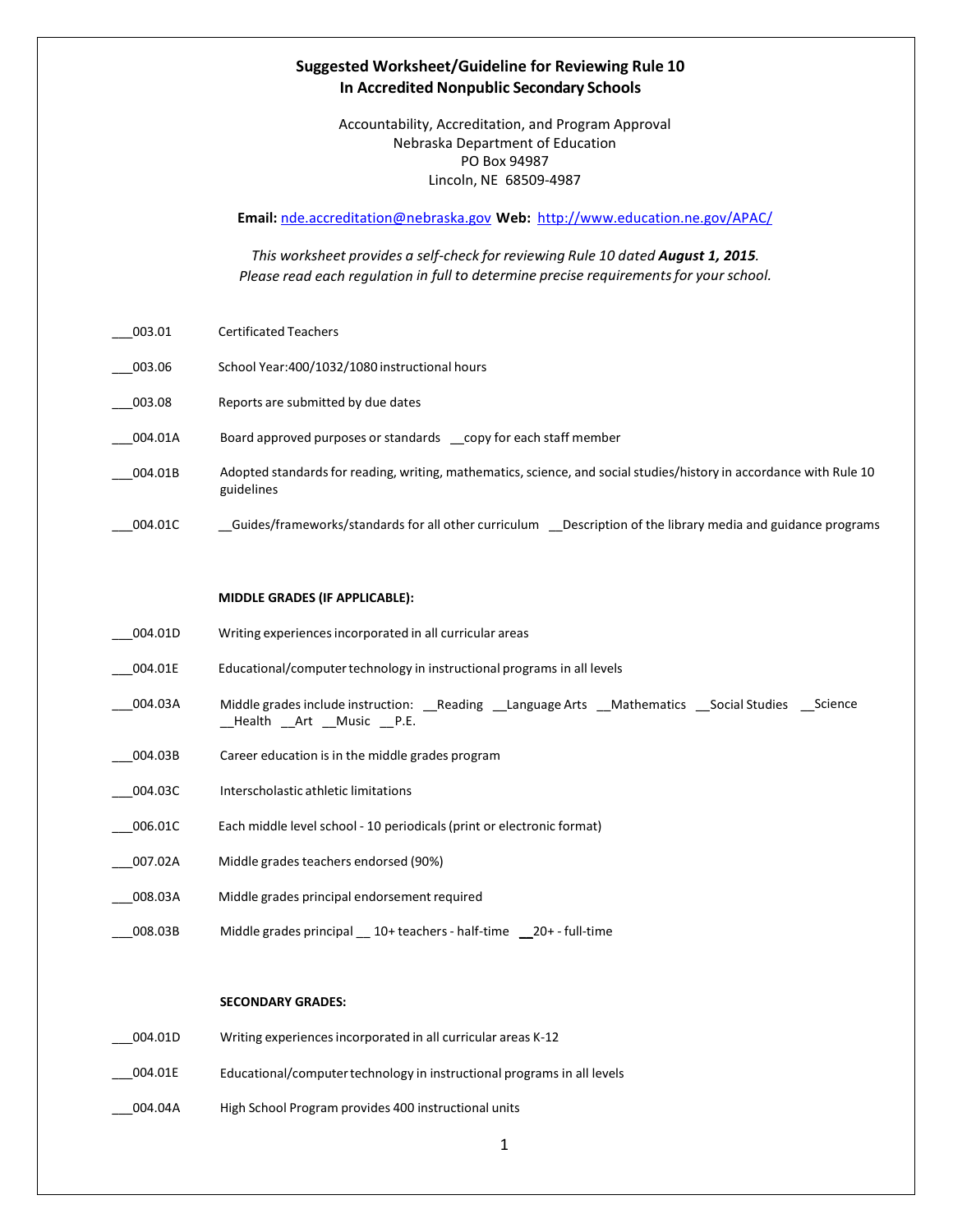| 004.04B1 | Language Arts - 60 instructional units                                                                                                                                                                                                                                                                                                           |
|----------|--------------------------------------------------------------------------------------------------------------------------------------------------------------------------------------------------------------------------------------------------------------------------------------------------------------------------------------------------|
| 004.04B2 | Social Science - 40 instructional units                                                                                                                                                                                                                                                                                                          |
| 004.04B3 | Mathematics - 40 instructional units                                                                                                                                                                                                                                                                                                             |
| 004.04B4 | Science - 40 instructional units                                                                                                                                                                                                                                                                                                                 |
| 004.04B5 | World Language - 20 instructional units (or 2 years of daily classes in same language)                                                                                                                                                                                                                                                           |
| 004.04B6 | Career Education - 80 instructional units (or 40 units option)                                                                                                                                                                                                                                                                                   |
| 004.04B7 | Personal Health and Physical Fitness - 20 instructional units (or 2 years of daily classes)<br>(Note: Inclusion of CPR in the curriculum)                                                                                                                                                                                                        |
| 004.04B8 | Visual and Performing Arts - 40 instructional units __Instrumental Music __Vocal Music __Visual Arts                                                                                                                                                                                                                                             |
| 005.01A  | Assessment according to Appendix E/Performance Reporting                                                                                                                                                                                                                                                                                         |
| 005.03   | Student assistance process                                                                                                                                                                                                                                                                                                                       |
| 006.01A  | Library media area(s) available all day _resources classified _encyclopedia or electronic format copyrighted in past five<br>years                                                                                                                                                                                                               |
| 006.01B  | New library resources - 150 per school (print or electronic)                                                                                                                                                                                                                                                                                     |
| 006.01D  | Each secondary school - 25 periodicals (print or electronic format)                                                                                                                                                                                                                                                                              |
| 007.03A  | Secondary grades teachers endorsed (80%)                                                                                                                                                                                                                                                                                                         |
| 007.04A  | 1/2 FTE media specialist endorsed or acquiring 6 hours per year                                                                                                                                                                                                                                                                                  |
| 007.04A1 | Building library media specialist staffing                                                                                                                                                                                                                                                                                                       |
| 007.05A  | Guidance counselor or clergy (system); endorsed or acquiring 6 hours per year                                                                                                                                                                                                                                                                    |
| 007.05B  | Guidance counselor or clergy (level)                                                                                                                                                                                                                                                                                                             |
| 007.07A  | Staff development (at least 10 hours each year)                                                                                                                                                                                                                                                                                                  |
| 008.04A  | Secondary principal: __ 10+ teachers - half-time<br>20+ teachers - full-time                                                                                                                                                                                                                                                                     |
| 008.05A  | Head administrator has superintendent's endorsement                                                                                                                                                                                                                                                                                              |
| 008.05B  | Other administrators hold appropriate endorsements                                                                                                                                                                                                                                                                                               |
| 008.05C  | Certificates on file in school administrative office                                                                                                                                                                                                                                                                                             |
| 009.01A  | School improvement includes each five years:<br>mission and vision statements<br>data collection including student performance, demographics, learning<br>climate, former high school students<br>improvement goals (at least 1 for academic achievement)<br>action plan with an aligned professional development plan<br>evaluation of progress |
| 009.01B  | External team visit each 5 years                                                                                                                                                                                                                                                                                                                 |
| 010.01A  | Written report of performance, demographics, improvement goals                                                                                                                                                                                                                                                                                   |